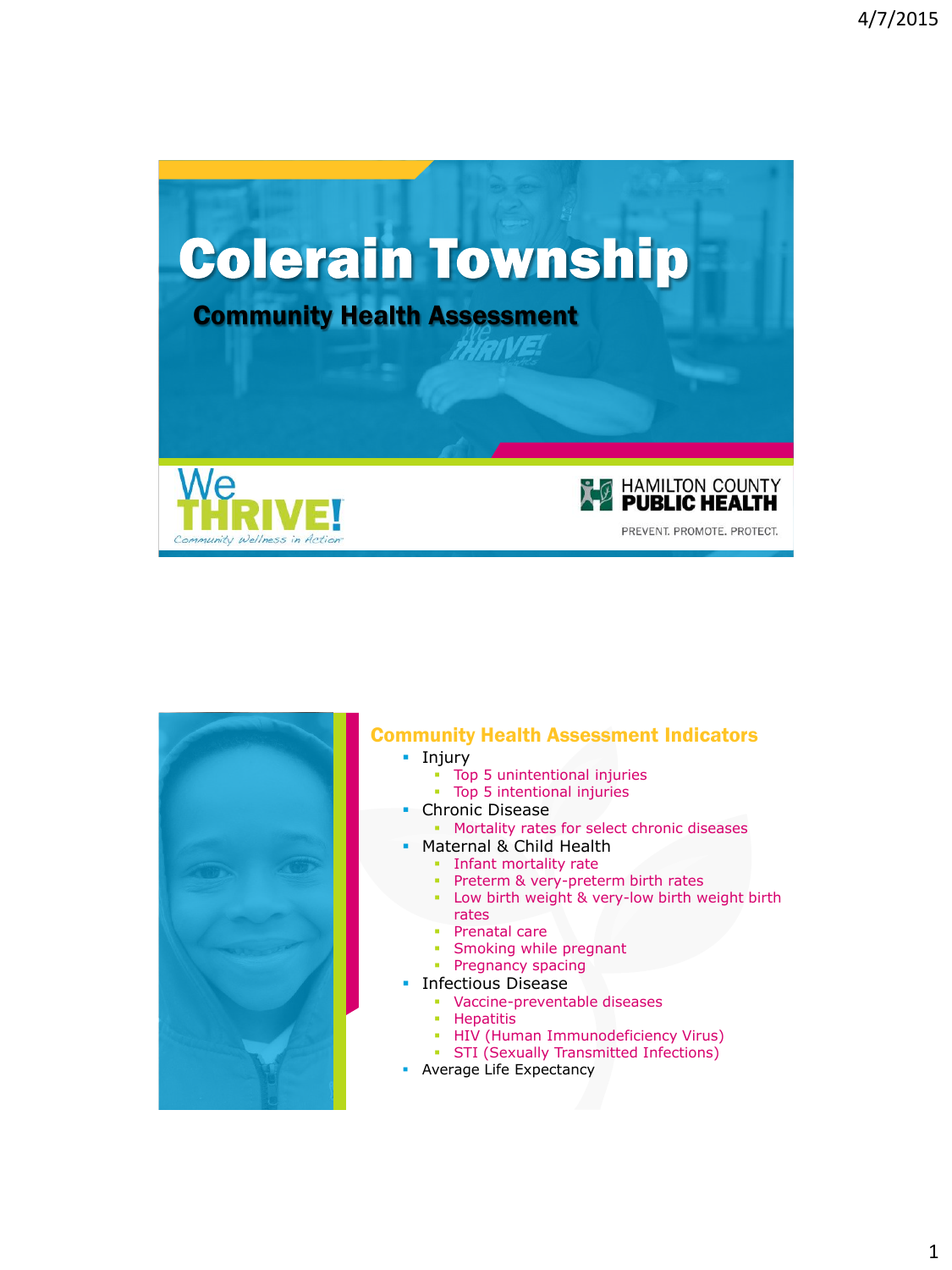

### Notes on Data

### State & Local data obtained from:

- **Ohio Department of Health Disease Reporting** System (ODRS)
- **-** Ohio Department of Health Public Health Information Warehouse Birth and Death Data Sets
- **Hamilton County Injury Surveillance System** (HCISS)

### National data obtained from:

- Centers for Disease Control and Prevention (CDC) WISQARS Database
- National Center for HIV/AIDS, Viral Hepatitis, STD and TB Prevention
- CDC Summary of Notifiable Diseases
- **CDC HIV Surveillance Report**



#### Time Frame:

Years of data will vary by indicator due to availability of finalized data sets.

#### Small Number of Cases:

Some statistics for Colerain Township are based on small amount of cases & should be interpreted with caution as it may be difficult to distinguish random fluctuation in disease/injury incidence from true changes in underlying risk for the disease/injury.

### Healthy People 2020:

A set of nationwide health promotion and disease prevention goals that support prevention efforts to create a healthier nation. Are released every 10 years from the US Department of Health and Human Services.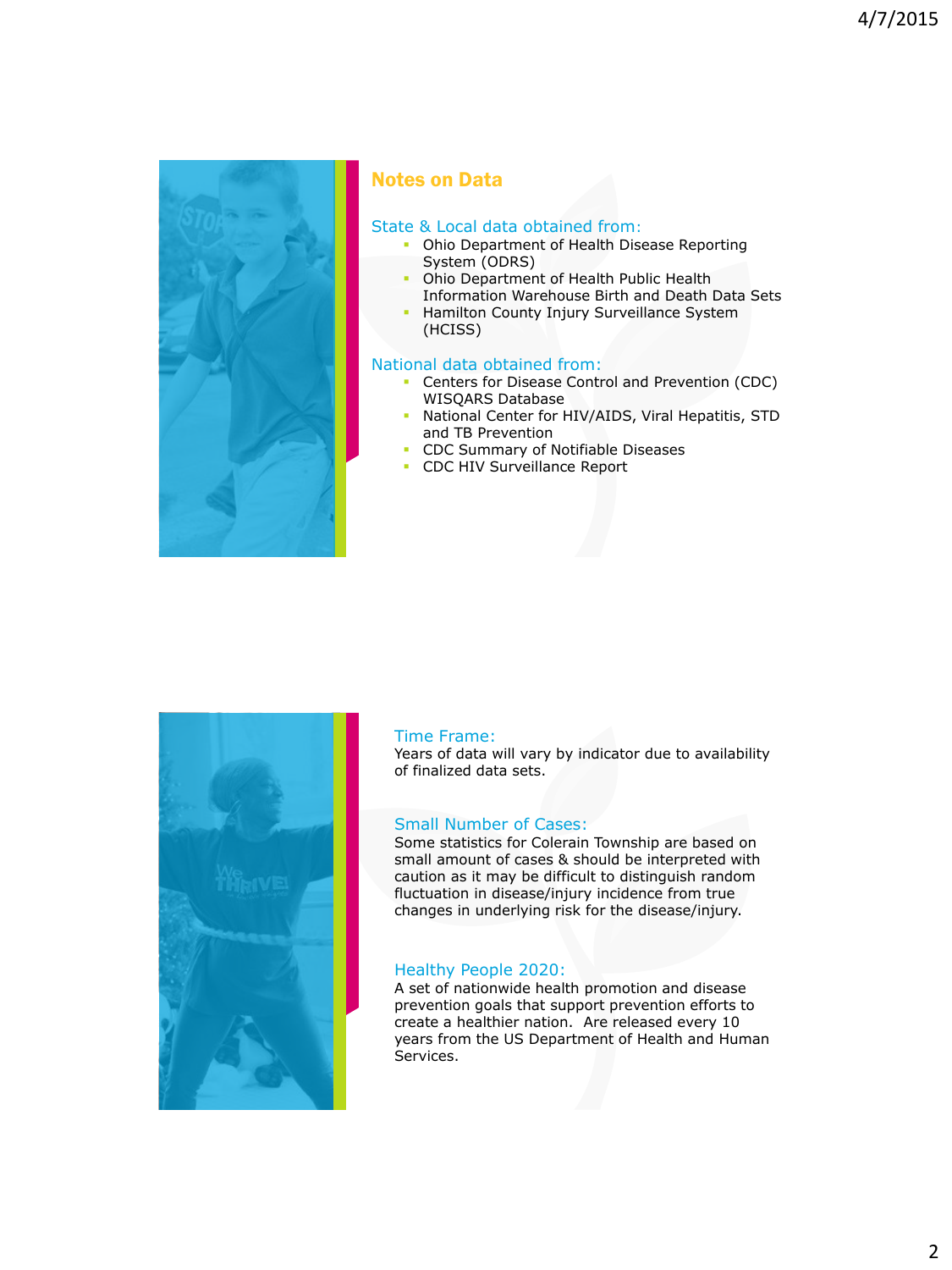# Injury

### Top 5 Unintentional Injuries, 2008-2012

*Unintentional injuries are commonly known as accidents.* Age adjusted injury rates per 100,000 residents.

|                           | Colerain<br>Township | Hamilton<br>County | United<br><b>States</b> |
|---------------------------|----------------------|--------------------|-------------------------|
| 1 Fall                    | 3,537.7              | 2,728.3            | 2,879.9                 |
| 2 Struck by, against      | 1,590.8              | 1,311.5            | 1,507.9                 |
| Overexertion<br>3         | 1,250.5              | 878.6              | 1,105.5                 |
| <b>Motor Vehicle</b><br>4 | 1,036.6              | 684.8              | 859.4                   |
| Cut/Pierce                | 819.0                | 628.7              | 688.5                   |



# Injury

#### Top 5 Intentional Injuries, 2008-2012

*Intentional injuries are known as injuries due to violence.* Age adjusted injury rates per 100,000 residents.

|                       | <b>Colerain</b><br>Township | Hamilton<br>County | United<br><b>States</b> |
|-----------------------|-----------------------------|--------------------|-------------------------|
| 1 Struck by, against  | 283.8                       | 280.1              | 493.6                   |
| Other, Specified<br>2 | 225.7                       | 120.3              | 25.0                    |
| Poisoning<br>ß'       | 160.4                       | 139.8              | 80.9                    |
| Unspecified<br>4      | 61.9                        | 66.0               | 0.74                    |
| Cut/Pierce<br>5       | 42.5                        | 58.6               | 73.6                    |

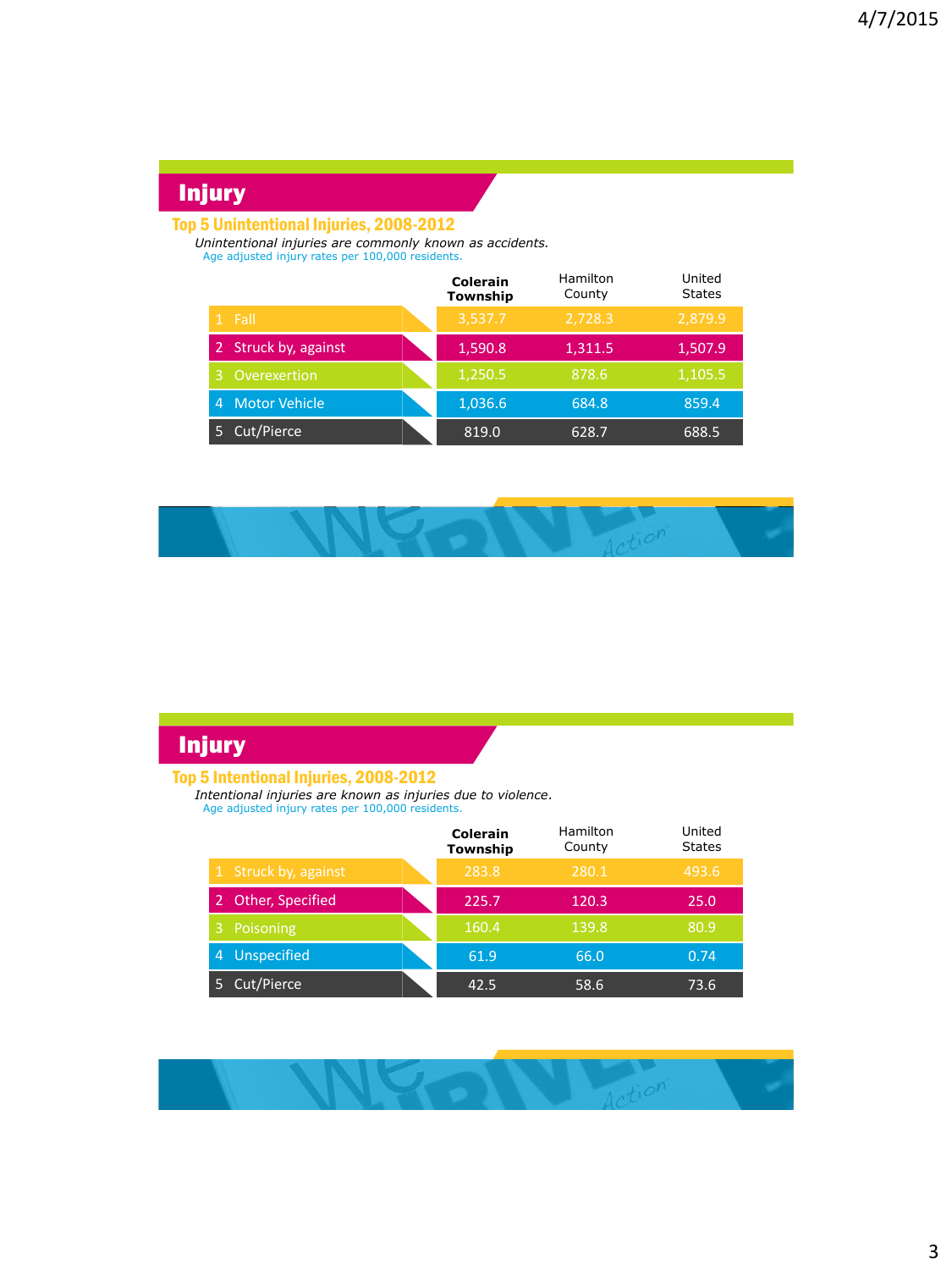# Chronic Disease

### Mortality Rate due to Select Chronic Disease, 2008-2012

*Age adjusted mortality rates per 100,000 residents.*



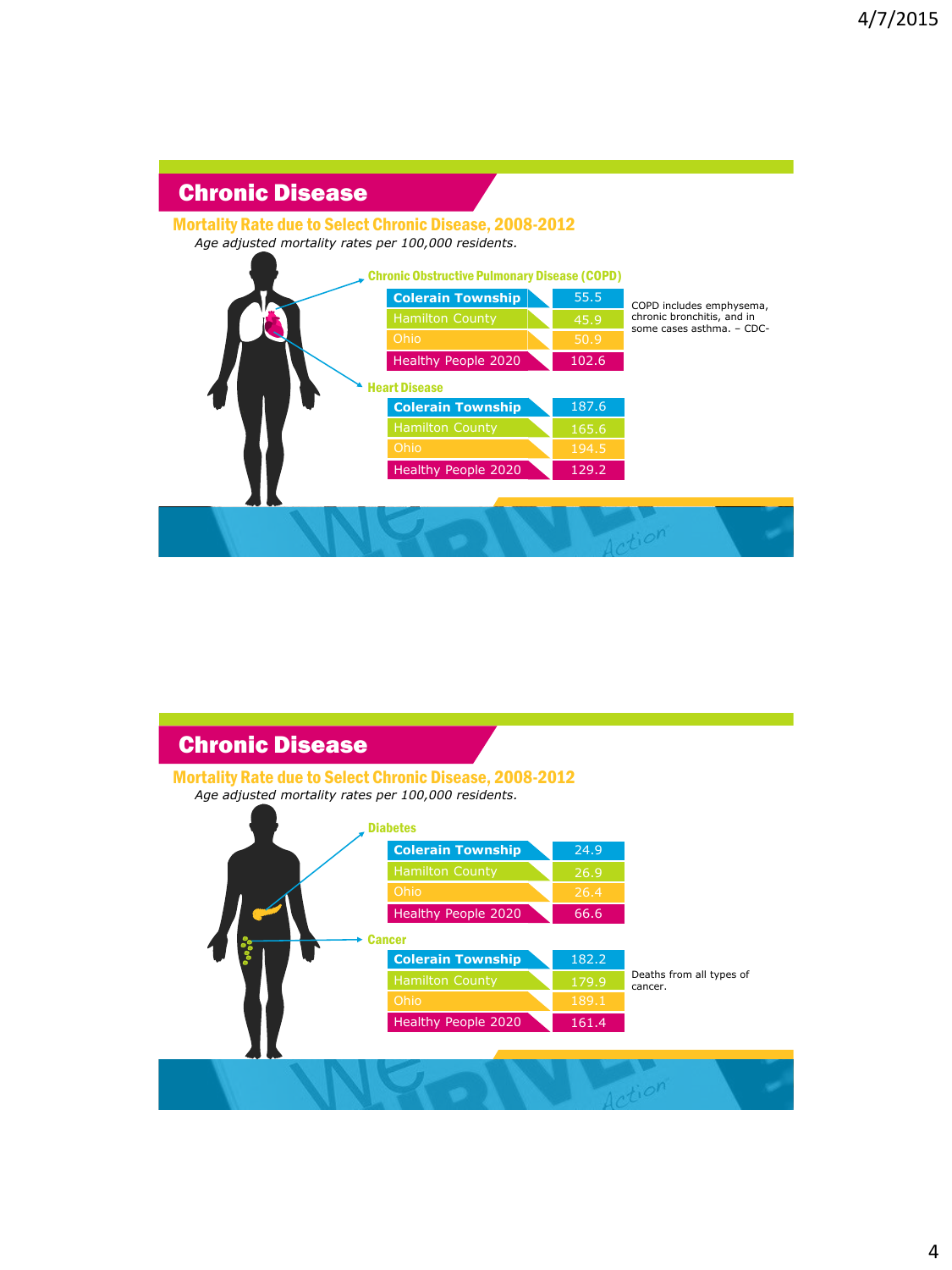# Chronic Disease

#### Selected Cancer Incidence Rates, 2008-2012 *Age adjusted incidence rates per 100,000 residents.*

Incidence rate is the rate of new cases in a given time period.





# Infant Mortality

### Infant Mortality Rate, 2008-2012

*Infant mortality rate is the number of infant deaths per 1,000 live births.*









#### Infant mortality is one of the most important indicators of community health*.*

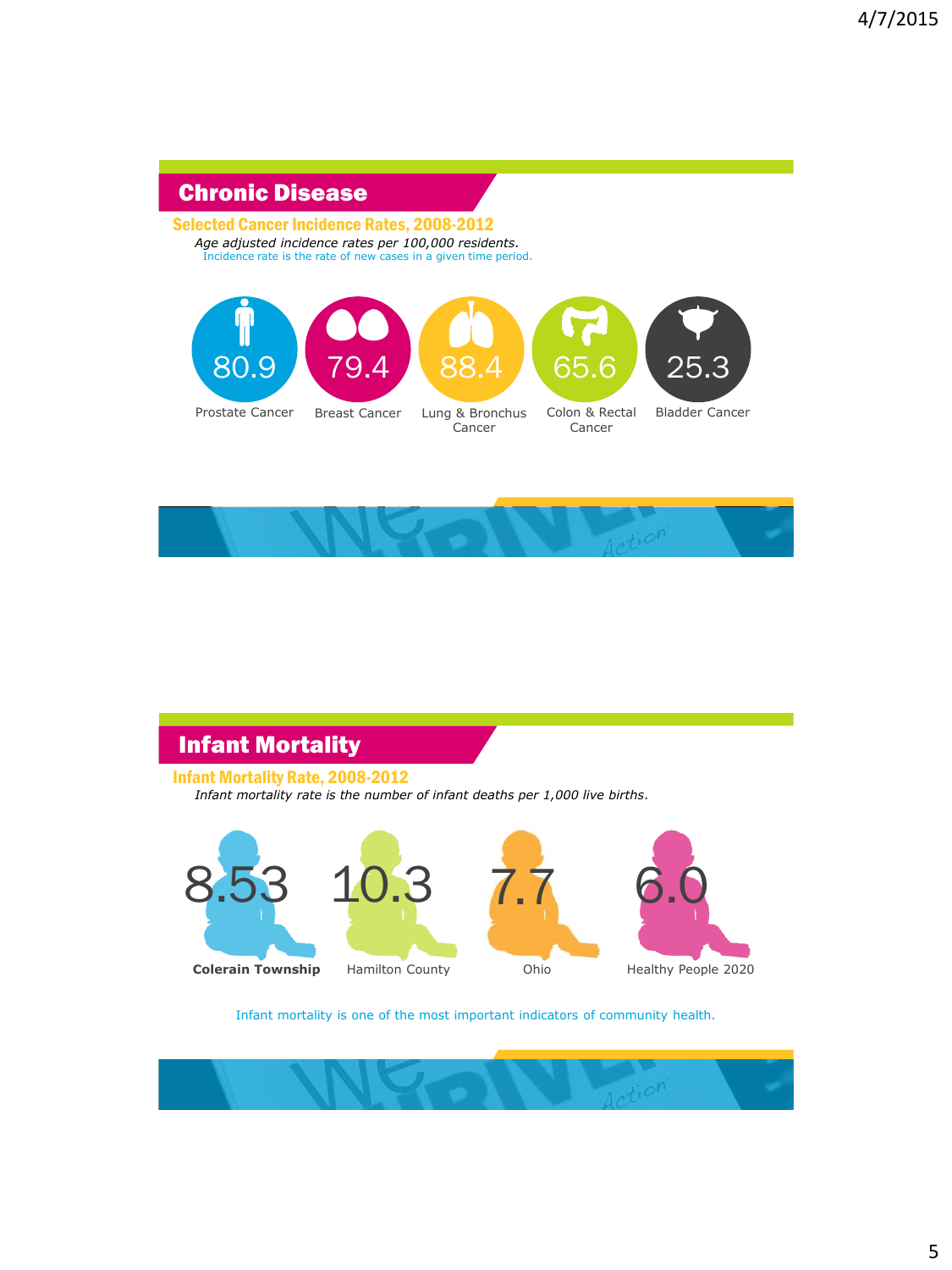# Maternal & Child Health

#### Preterm & Very-Preterm Birth Rate, 2008-2012

*Preterm birth rate is the percentage of babies born prior to 37 weeks gestation. Very-Preterm birth rate is the percentage of babies born prior to 32 weeks gestation.*



## Maternal & Child Health

#### Low Birth & Very-Low Birth Weight Birth Rate, 2008-2012

*Low birth weight birth rate is the percentage of babies born weighing less than 2,500 grams. Very-Low birth weight birth rate is the percentage of babies born weighing less than 1,500 grams.*

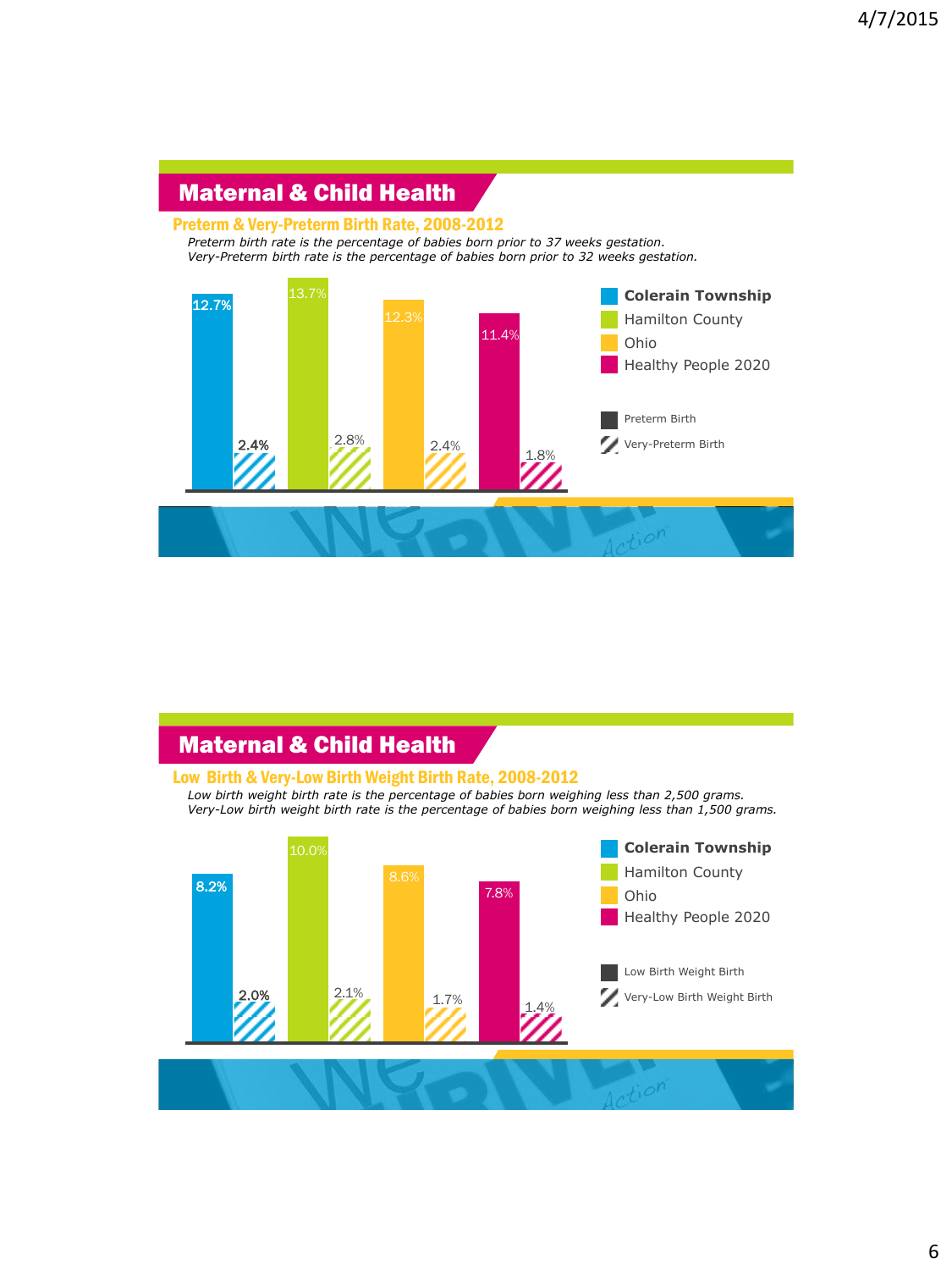# Maternal & Child Health

Percent of Mothers who Began Prenatal Care in the 1st Trimester, 2008-2012



*Having a healthy pregnancy is one of the best ways to promote a healthy birth. Entering prenatal care improves the chances of a healthy pregnancy. – NIH-*



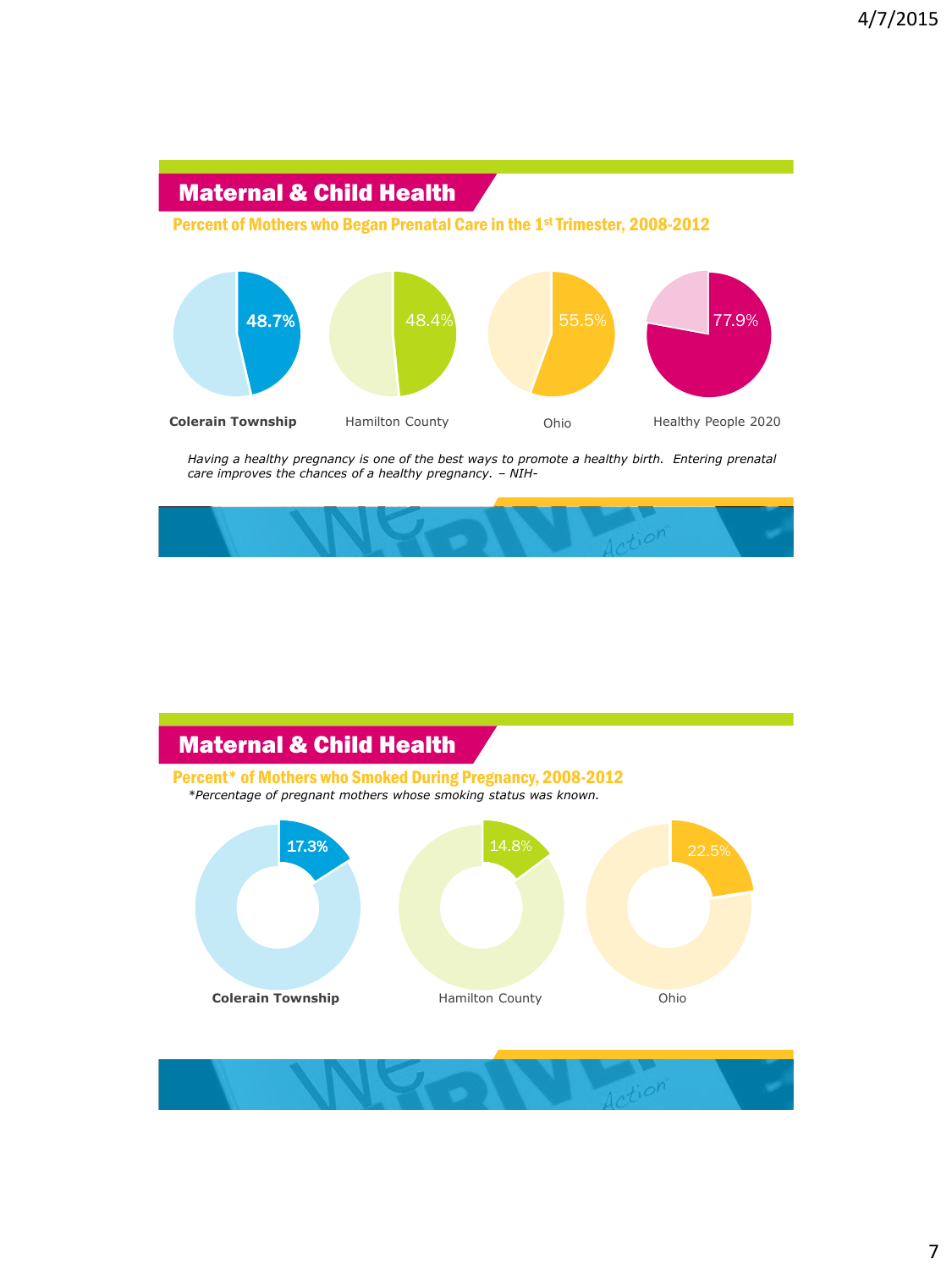## Maternal & Child Health

#### Percent\* of Births by Pregnancy Spacing Intervals, 2008-2012

*Pregnancy spacing is defined as the months from the previous live birth to conception of the next pregnancy.*



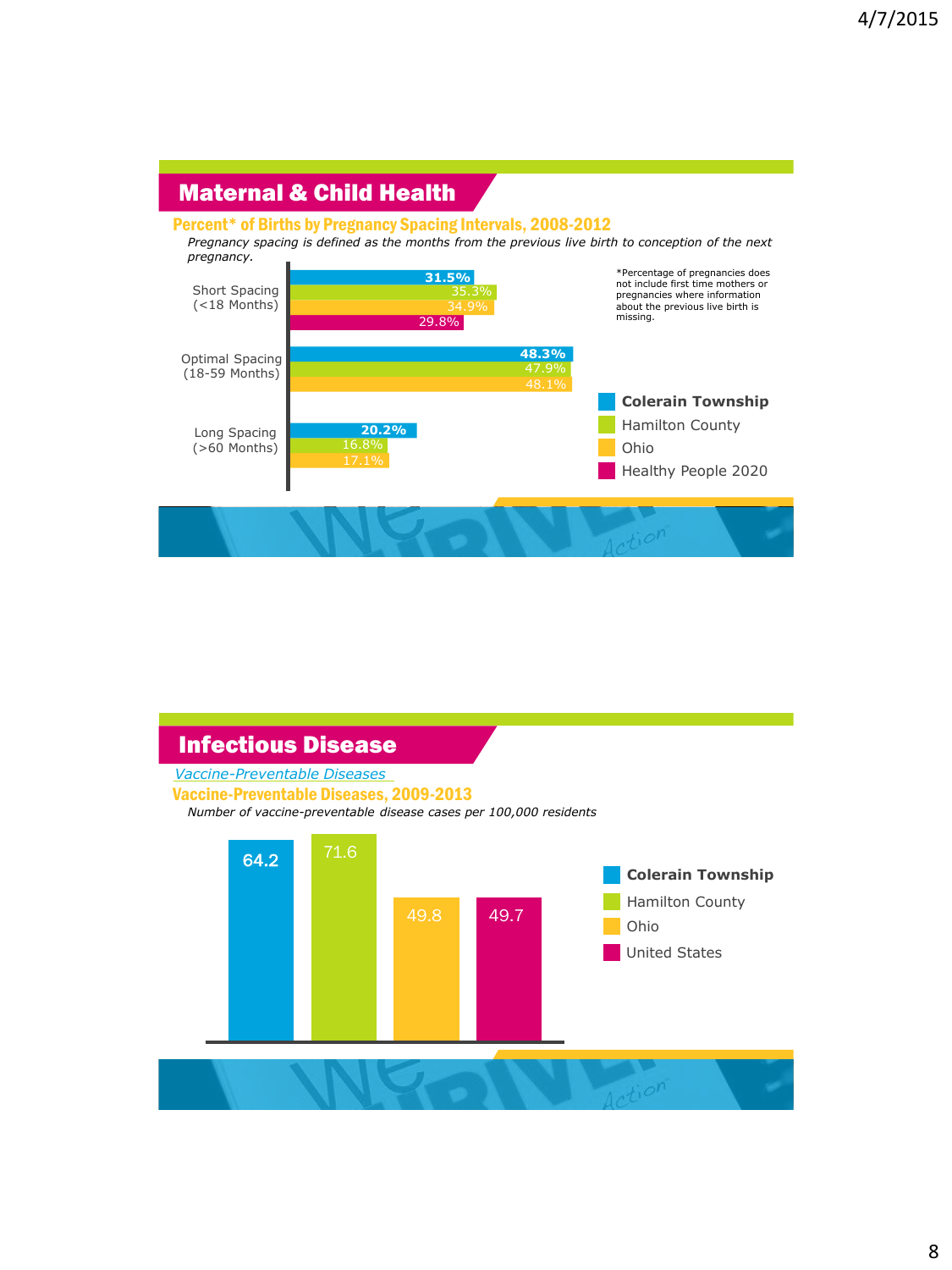### Infectious Disease

*Hepatitis Diseases*

Hepatitis A, B & C Diseases, 2009-2013

*Number of Hepatitis A, B & C disease cases per 100,000 residents*



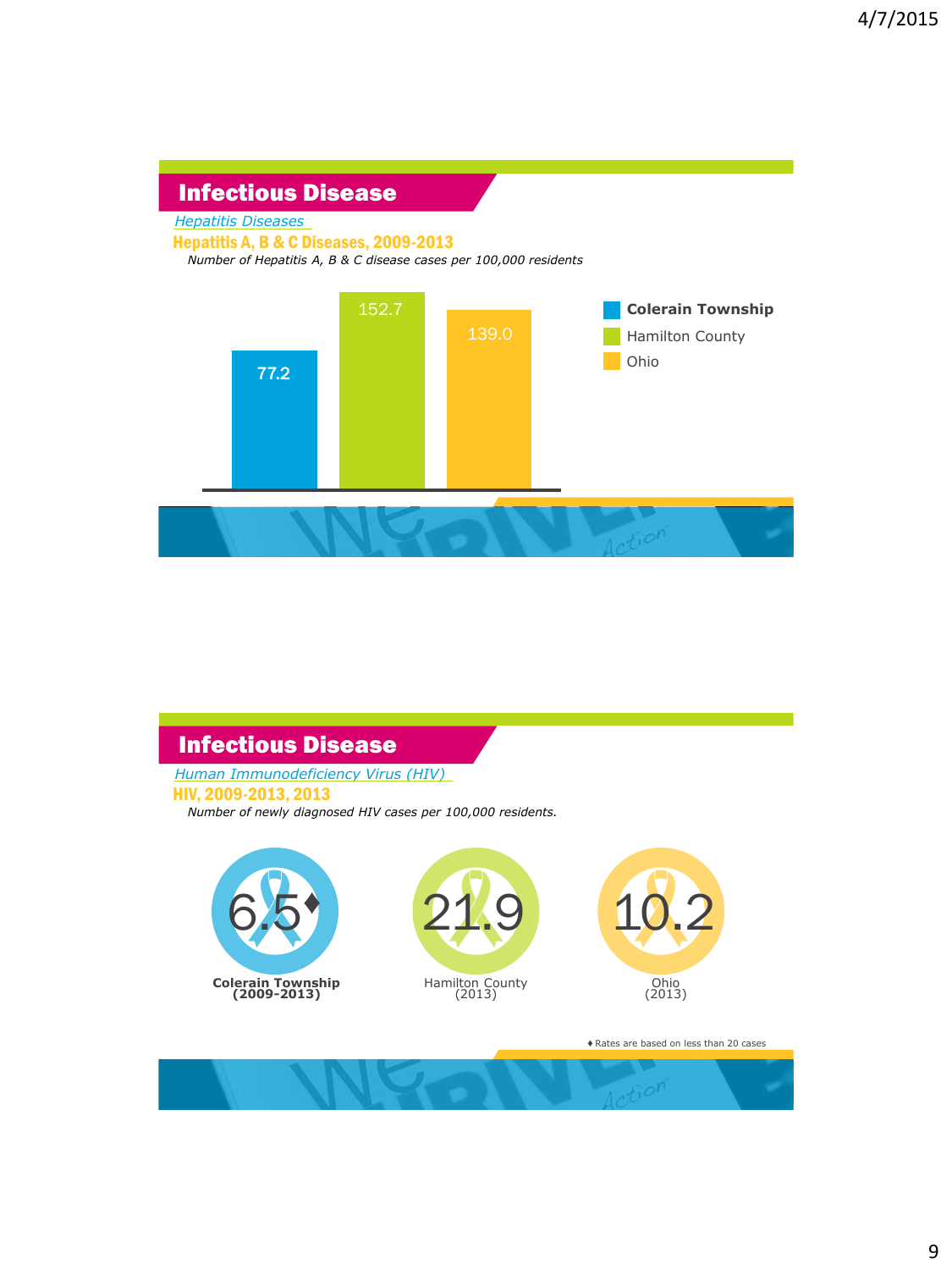